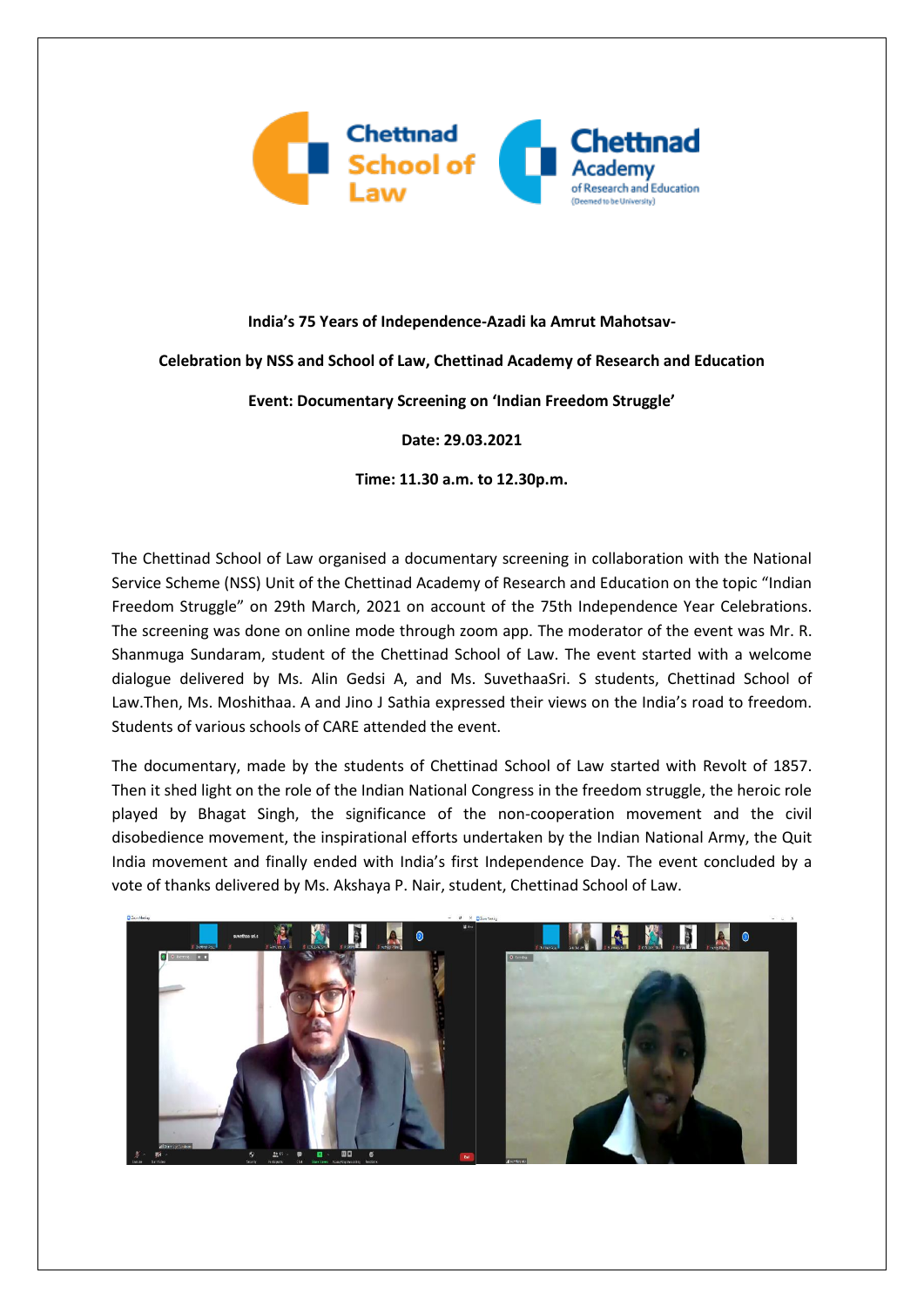

Shaped the demand of the people and India's nationalism